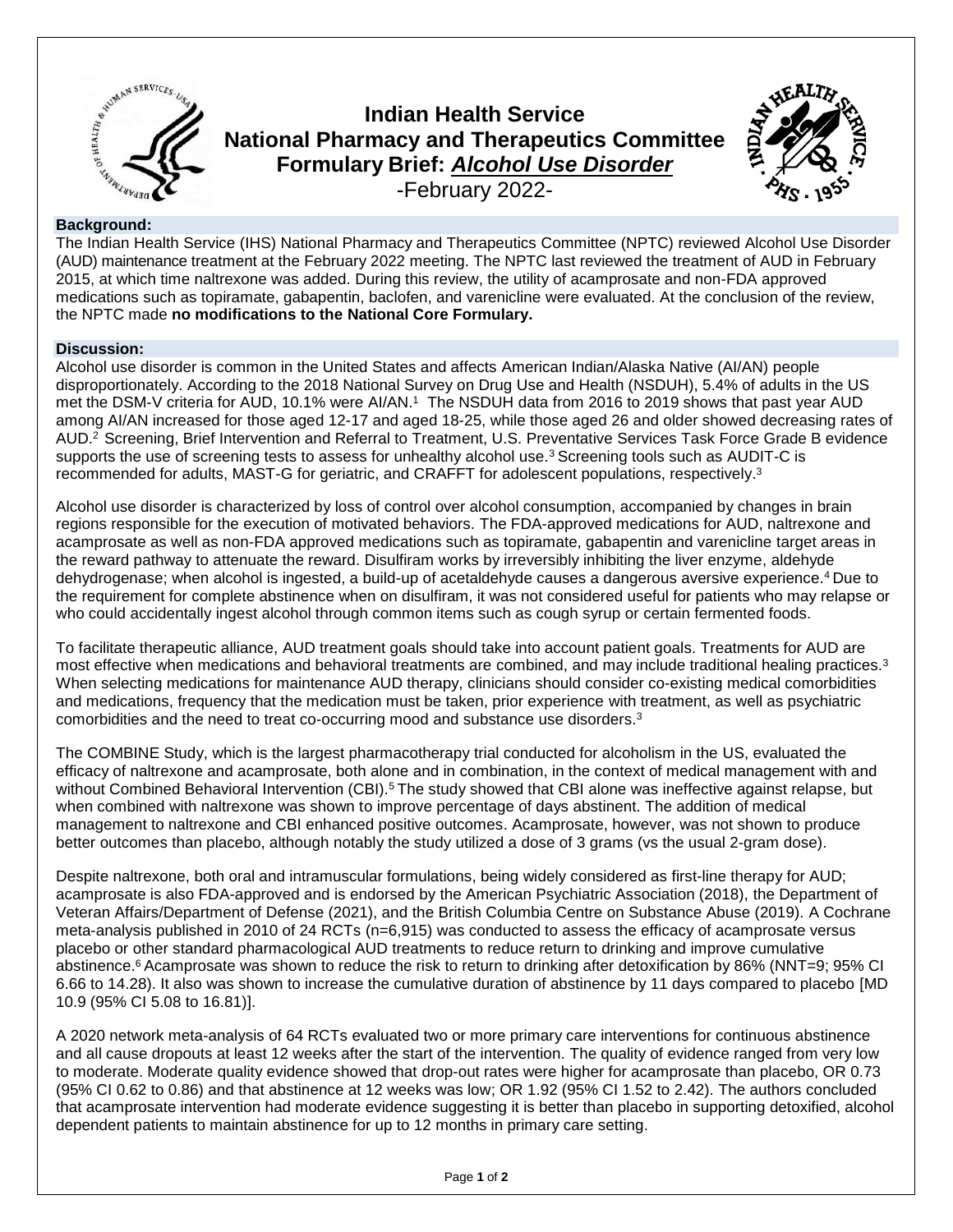A 2014 Cochrane meta-analysis of 25 RCTs (n=2641) examined whether anticonvulsants alone or in combination with other medications would lead to alcohol abstinence or reduction in consumption.<sup>8</sup> Drop-out rates were greater with levetiracetam, RR 0.94 (95% CI 0.29 to 3.04), and topiramate, RR 0.91 (95% CI 0.65 to 1.28) versus placebo. In the five studies that evaluated topiramate (Baltieri 2008; Johnson 2003; Johnson 2007; Likhitsathian 2013; Rubio 2009), the mean difference was -0.44 (95% CI -0.69 to -0.20); this difference was statistically significant in favor of topiramate in decreasing heavy drinking. When studies with high risk of bias were excluded, four studies remained and the difference remained statistically significant. With regard to continuous abstinence, three studies (Johnson 2003; Johnson 2007; Rubio 2009) reported a mean difference of 15.51 (95% CI 4.55 to 26.47); this difference was statistically significant also in favor of topiramate. When studies with high risk of bias were excluded, two studies remained, however the difference was no longer statistically significant. The authors concluded that topiramate had evidence of efficacy despite insufficient evidence to support the effectiveness of anticonvulsants for the treatment of alcohol dependence.

A 2014 dose-ranging RCT (n=150) examined the effect of two doses of gabapentin (900mg or 1800mg vs. placebo) on rates of abstinence or reduction of heavy drinking days at 12 weeks; and weeks 13 and 25 post-treatment. Rate of sustained 12-week abstinence was greater with the 1800mg group, 17% (95% CI, 8.9-30%; NNT=8) compared to the 900mg group, 11.1% (95% CI, 5.2-22%) and placebo 4.1% (95% CI, 1.1-13.7%). Reduction in heavy drinking days was also greater with the 1800mg group, 44.7%, (95% CI 31.4-58.8%; NNT=5), compared to the 900mg group 29.6% (95% CI, 19.1-42.8%) and placebo 22.5% (95% CI, 13.6-37.2%). Adverse events did not differ among groups with side effects of fatigue (23%), insomnia (18%), and headache (14%). For subjects who completed the trial, rates of complete abstinence, drinks per week, and number of heavy drinking days per week were sustained at 24-week follow-up. Authors also noted that gabapentin appeared to have a dose-dependent effect on participants' subjective ratings of mood, insomnia, and craving symptoms.

Baclofen, FDA-approved as a muscle relaxant, is off-label for the treatment of AUD. Its primary mechanism of action for alcohol dependence is presumed to be the reduction of the reinforcing properties of alcohol by suppressing alcoholstimulated dopamine release in the mesolimbic dopamine system. <sup>10</sup> The agonistic effects of baclofen at the GABA-B receptors located in several brain areas including the mesolimbic circuit, and the ventral tegmental area, inhibit alcoholinduced firing of dopaminergic neurons and of the alcohol-stimulated dopamine release in the nucleus accumbens, resulting in the reduction of reinforcing properties of alcohol. According to UpToDate, its use is supported by data from and guidelines for patients with alcoholic liver disease. Baclofen has a short half-life of 3-4 hours so frequent dosing is required (3-4 times daily).

A 2018 Cochrane meta-analysis of 12 RCTs examined outcomes of achieving alcohol abstinence and/or reduction of consumption, as well as safety in adults who were given baclofen monotherapy or in combination with pharmacologic relapse prevention treatment compared to placebo or acamprosate for 4 to 12 weeks.<sup>10</sup> There was no difference between baclofen, placebo or the two-treatment group in terms of relapse to any drinking at end of treatment or percentage of days abstinent, dropouts at end of treatment, dropouts due to adverse events, craving, and effect on anxiety, frequency of use (defined as % of heavy drinking at the end of treatment), or mean percentage of days abstinent. Compared to placebo, baclofen is associated with increased rates of side effects including vertigo, drowsiness, paresthesias, and muscle spasms or rigidity. Authors concluded that the evidence did not support use of baclofen as first-line treatment with AUD.

The mechanism action for varenicline is thought to be due to its effect on nicotinic acetylcholine receptors in the ventral tegmental area, which modifies dopamine release in the nucleus accumbens. A meta-analysis of 10 RCTs found no evidence that varenicline decreased percentage of heavy drinking days, the number of drinks consumed per drinking day, or increased number of days abstinent.<sup>11</sup> There was a reported decrease in alcohol craving, but overall, there was mixed evidence of efficacy shown in trials. In a 2014 randomized 2x2 medication designed study, authors reported that low dose naltrexone (25mg daily) plus varenicline may decrease cravings for cigarettes after drinking, but did appear to attenuate a cigarette and alcohol 'high'.<sup>12</sup> Notably, the study targeted a blood alcohol concentration (BAC) of 0.06% which is not indicative of drinking patterns in moderate to severe AUD.

Medication for treatment of AUD is not recommended for use in pregnancy.13,14 Combining psychosocial interventions with pharmacotherapy has been shown to be superior to pharmacotherapy alone.<sup>13</sup> Continuation of pharmacological treatment started prior to pregnancy should be evaluated on a case-by-case basis.<sup>14</sup> Breastfeeding is not recommended if there is continued alcohol use or pharmacological treatment for maintenance of alcohol abstinence. A 2010 Cochrane Review determined a need for studies examining maternal abstinence using pharmaceutical interventions.<sup>15</sup>

Aggressive treatment is favored in adolescents and young adults to prevent the risk and consequences of developing AUD as they age.<sup>16</sup> Naltrexone was shown to reduce percent of drinking days with elevated BAC  $\geq$ 0.08 g/dL and reduced number of drinks per drinking occasion when taken as a daily dose and 2 hours before drinking situations.<sup>17</sup>